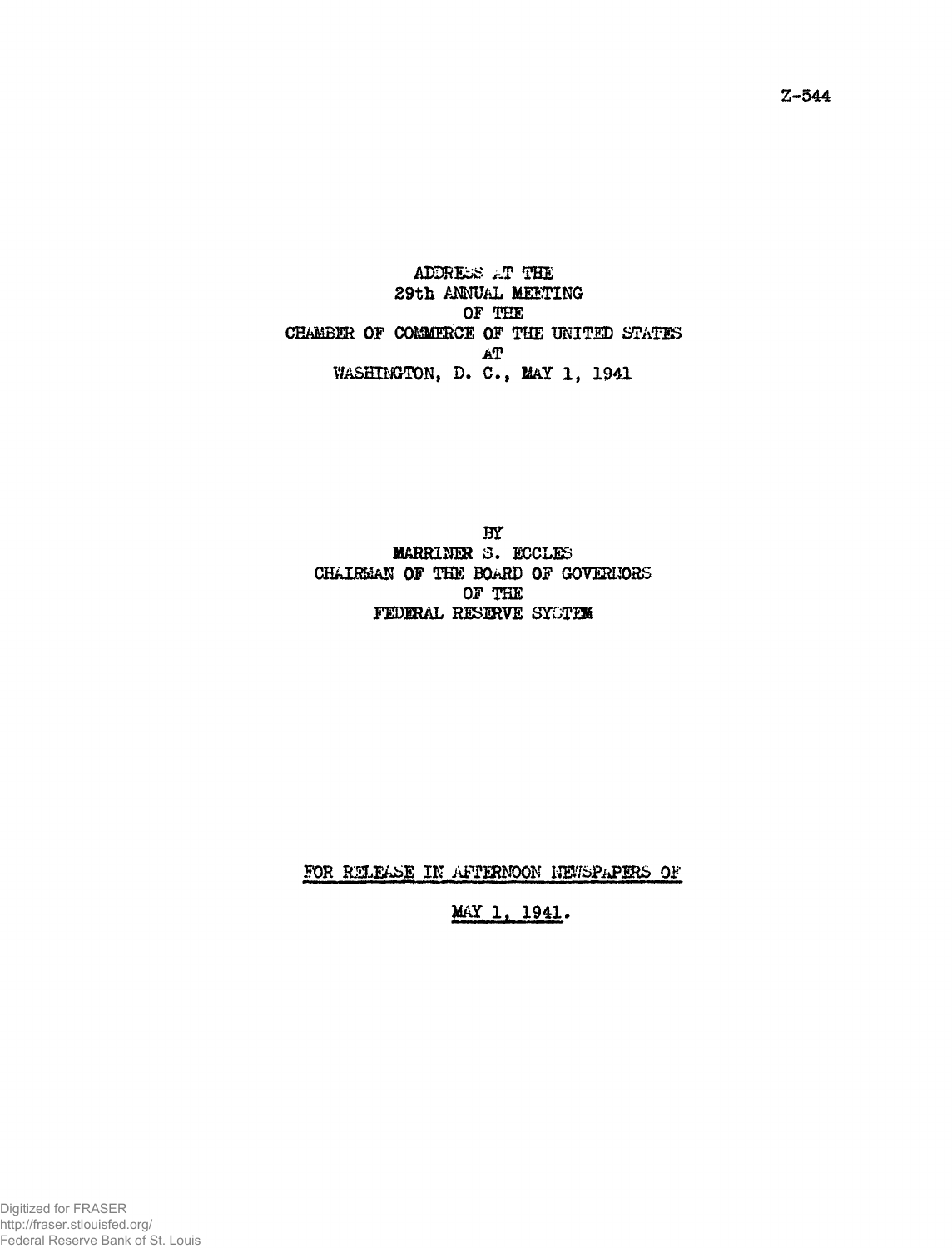## **FINANCIAL PROBLEMS OF DEFENSE**

**The problem of financing defense is not solely the responsibility of Government. The business interests of the country have a very important role to play. For this reason I appreciate the opportunity, as a public official having some responsibility for the conduct of public affairs, to** speak on this subject at this meeting of leading business executives from all **parts of the country.**

**The financial problems of defense arise from the unprecedented size of public expenditures, concentrated mainly in the field of heavy industry, and the necessity for calling forth in tho shortest possible time the maximum** amount of defense production both for ourselves and for those we wish to aid. The financial problem is not how to provide an adequate supply of money but **how to direct tho use to which money and credit arc put in Such a way as to further the success of the enterprise and to avoid inflationary consequences. The avoidanco of inflation is as essential for the preservation of our political and economic system as the defense effort itself. I am U3ing the word inflation in the popular sense of disruptive price risos, whether confined to some segments of tho economy and due bo non-monetary causes or of e general nature and due to oxccssive monetary and credit expansion.**

**We can meet defense needs and supply our civilian population only to the extent that we utilize our man power, materials and productive facilities. Defense must come first. What is left over will determine the extent to which we can meet civilian requirements.** *Me* **have no problem insofar as an ample supply of money is concerned. The volume of demand deposits and currency**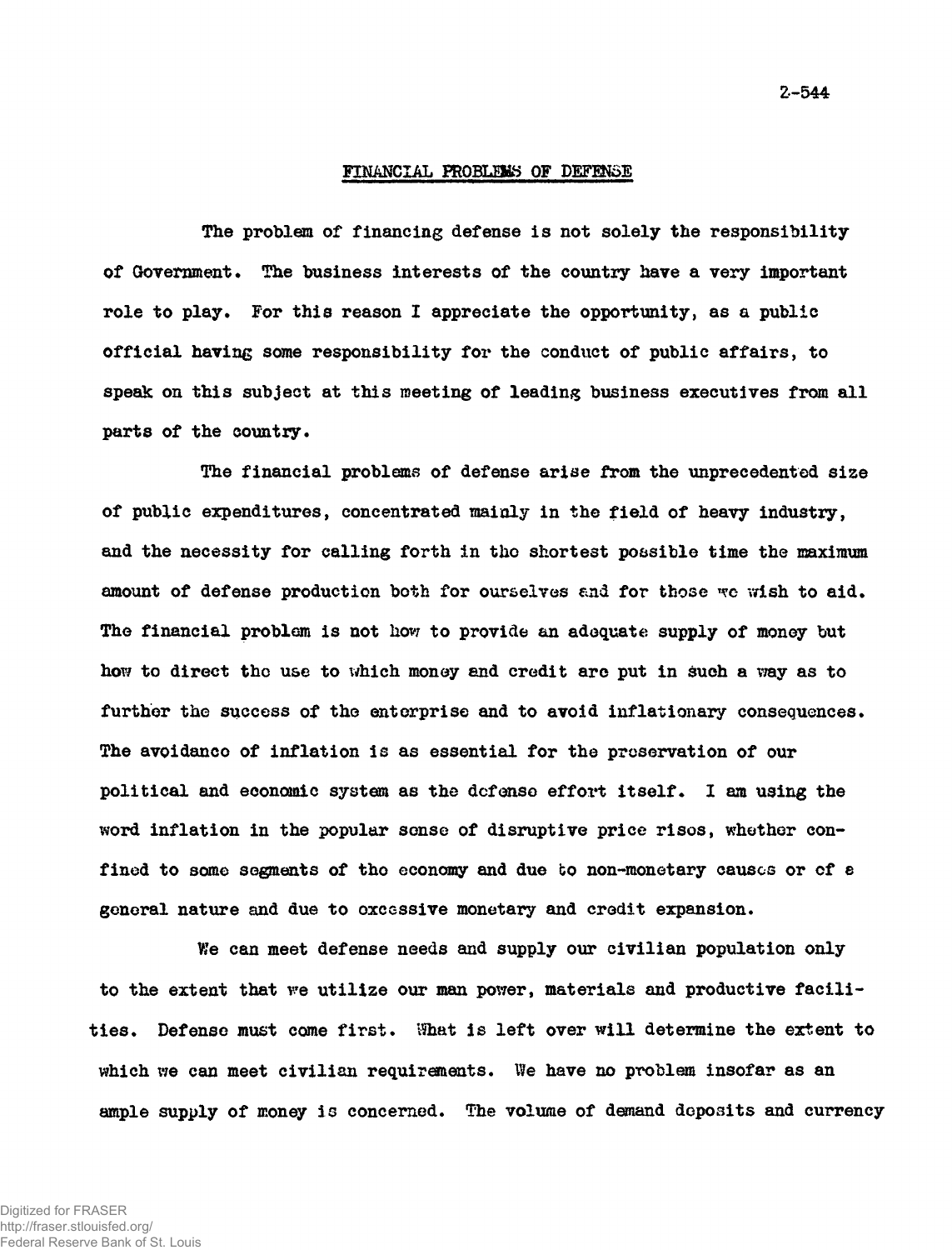**- 2 -**

**now in existence approximates \$45 billions, or 50 per cent in excess of the peak amount of the twenties. The present volume could be increased almost indefinitely by further expansion of bank credit in loans to corporations, to individuals and to the Government. Merely to increase the supply of money would not in itself bring about needed production, but might result in in**flationary developments.

Rather, a **primary** concern of defense financing is to avoid an in**crease of the means of payment, that is, of money in the hands of those who would spend it faster than our economy could produce goods. This would result in a rapid bidding up of prices. The problem in general terms is simple, but in detailed application it becomes difficult and complex. In general terms, it means that we should aim to finance defense entirely out of taxation and savings, preferably taxation as full employment and production arc attained. It means priorities in certain fields where both civilian and defense requirements cannot be immediately supplied out of available raw materials, existing capacity, or available skilled labor supply. It means price controls in cases where demand for essential basic materials exceeds present supply. It means a program of taxation that will transfer back to the Government in the aggregate a substantial portion of the funds spent by Government, thus reducing the funds available to the public for private expenditure. It means encouraging a maximum amount of savings by all groups and classes of the population. It means avoidance of unneeded expansion of bank credit which adds to the supply of money and thus of purchasing power.**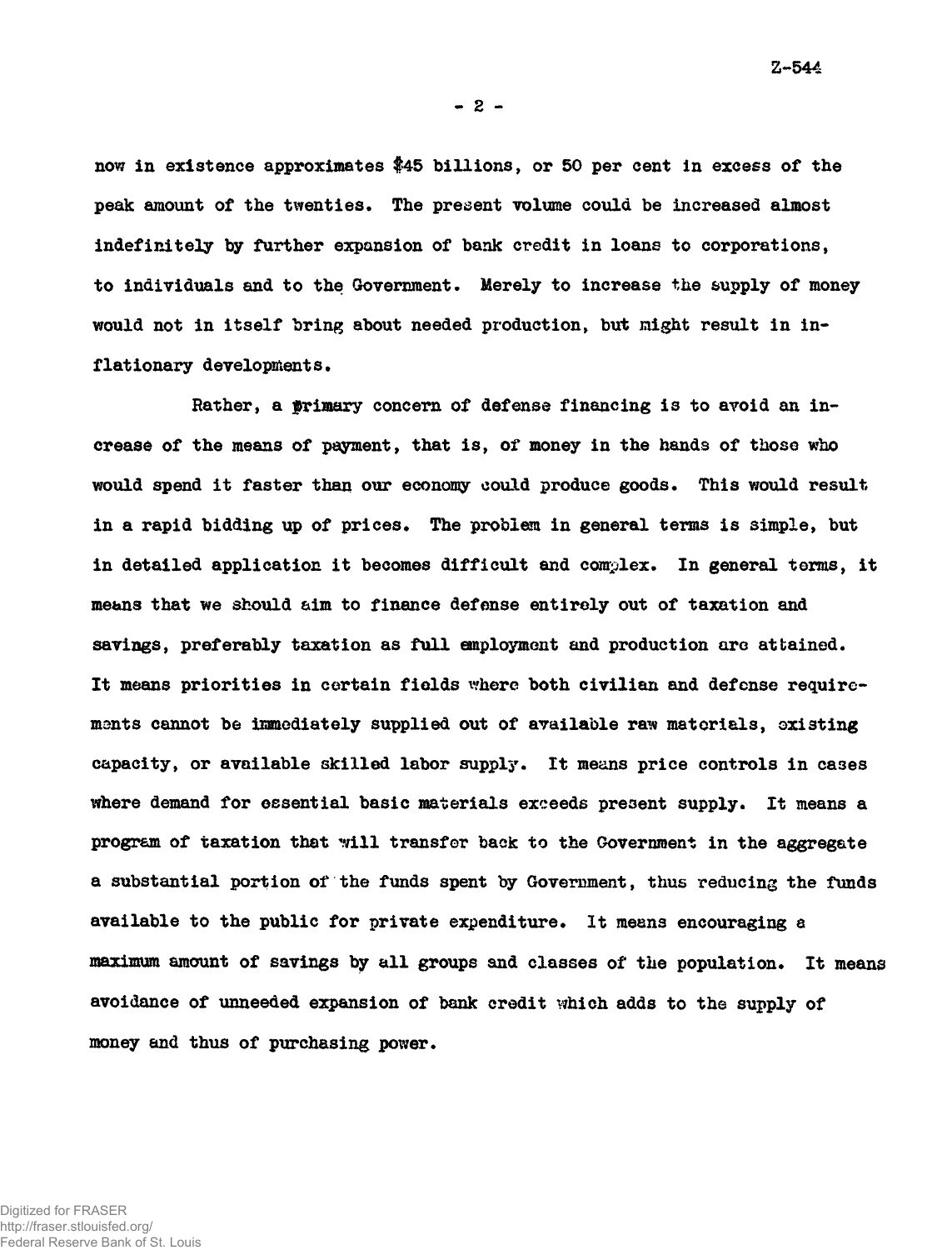**Z—544**

 $-3 -$ 

**It is evident that the general problems of defense financing, which I have enumerated, are interrelated and must be dealt with by a coordinated series of measures. For instance, inflation cannot be dealt with solely by monetary and credit measures. As a matter of fact, at this stage of our defense effort such measures aro of secondary importance. Fiscal policy, involving both the type of Government financing and taxation, and dircct controls are far more important at present.**

**Let us consider briefly some of the more important aspects of this general summary.**

**In order to limit the need for price controls and priorities every means possible should be used to increass the output. This can bo done by expanding the facilities of production, by increasing the available labor supply where there is a shortage of certain skills, by tno working of longer hours, by preventing strikes and unjustified wage end salary increases, and by utilizing to the fullest possible extent existing plant and facilities wherever they may be. To be sure, this is a difficult and a complicated task, requiring full information and full cooperation on the part of Government, industry end lab'ir.**

**In my opinion, taxation is tho most important single means of maintaining stability in tho economy and of preventing either general inflationary or deflationary developments. We must abandon the idea that taxation is merely a means of securing revenue. The effects of taxation on the economy should be the primary consideration. For a tax system to be equitable, ability to pay should be the guiding principle. For this reason, a general sales tax, which has been strongly advocated by business groups, would be a great mistake because**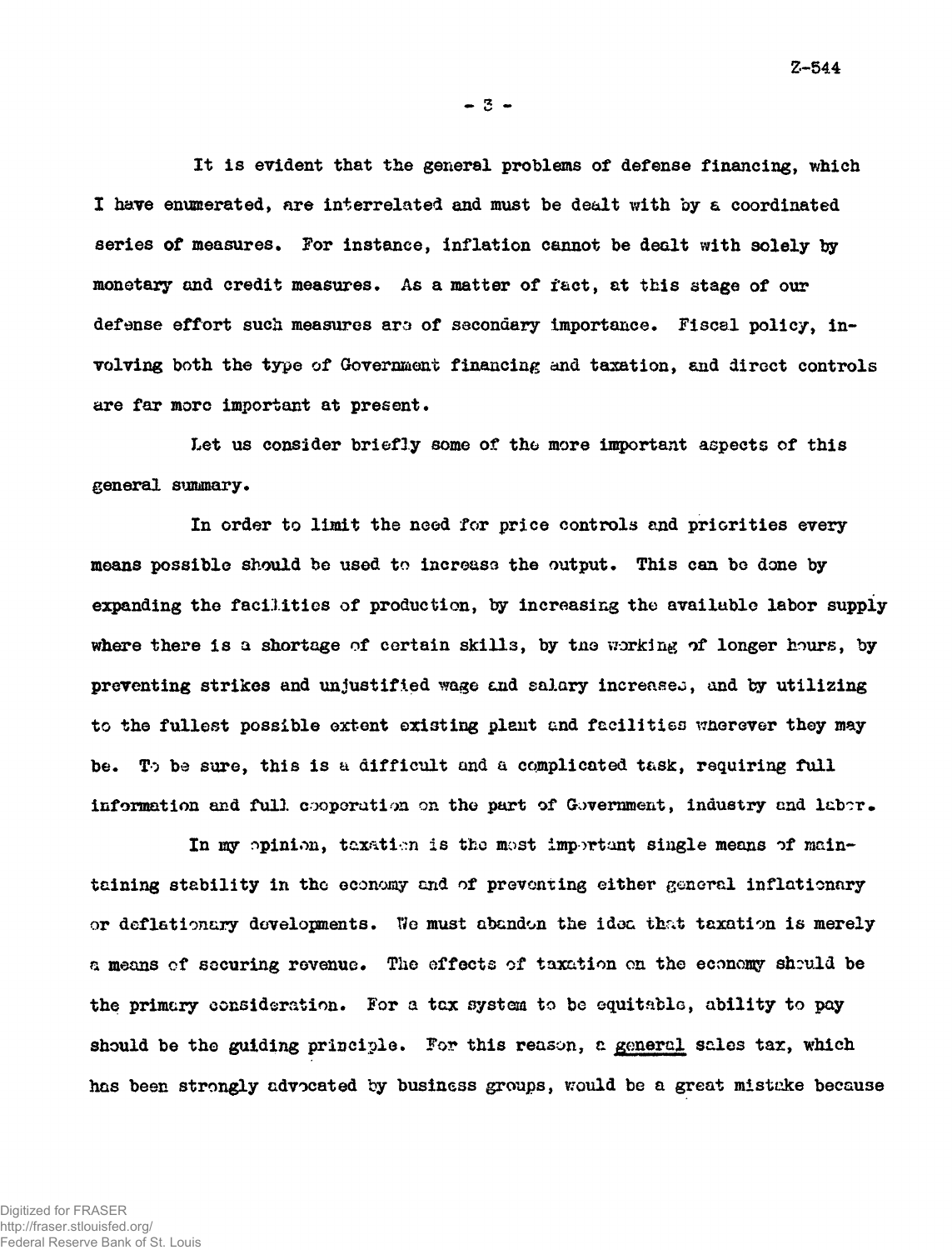**- 4 -**

**it would fall heaviest on those least able to pay. Selective sales taxes which would have the effect of reducing demands for certain products, such as automobiles, mechanical refrigerators and other articles that use resources greatly needed for defense, are justifiable and necessary at this time. Sales taxes on foodstuffs, clothing and other necessaries are wholly unwarranted, particularly when surpluses exist. Taxes on such items would tend to diminish consumption, thus reducing effective demand. This, in turn, may create localized unemployment as well as idle capacity that cculd not be used for defense.**

**The firct source of defense revenue should bo the corporation tax and the excess profits tax booause, in general, corporations arc the greatest beneficiaries, directly and indirectly, from defense expenditures. In other words, the surplus accruing from the expanding national income tends to become concentrated in the first instance in the possession of business corporations. The most certain way to insure against inflation is for the Government to levy on these earnings and divert the proceeds directly into the defense program before they are distributed into tho general income stream through higher wages and higher dividend payments.**

**Thus, the most direct way to attack the inflation problem is through heavy corporate income and excess profits taxation. If these surplus funds are not thus collected in the first instance at the source, but are later distributed through large wage increases and large dividend payments to the community, it becomes necessary subsequently for the Government to abstract excess incomes through the personal income tax, excise taxes, and other forms**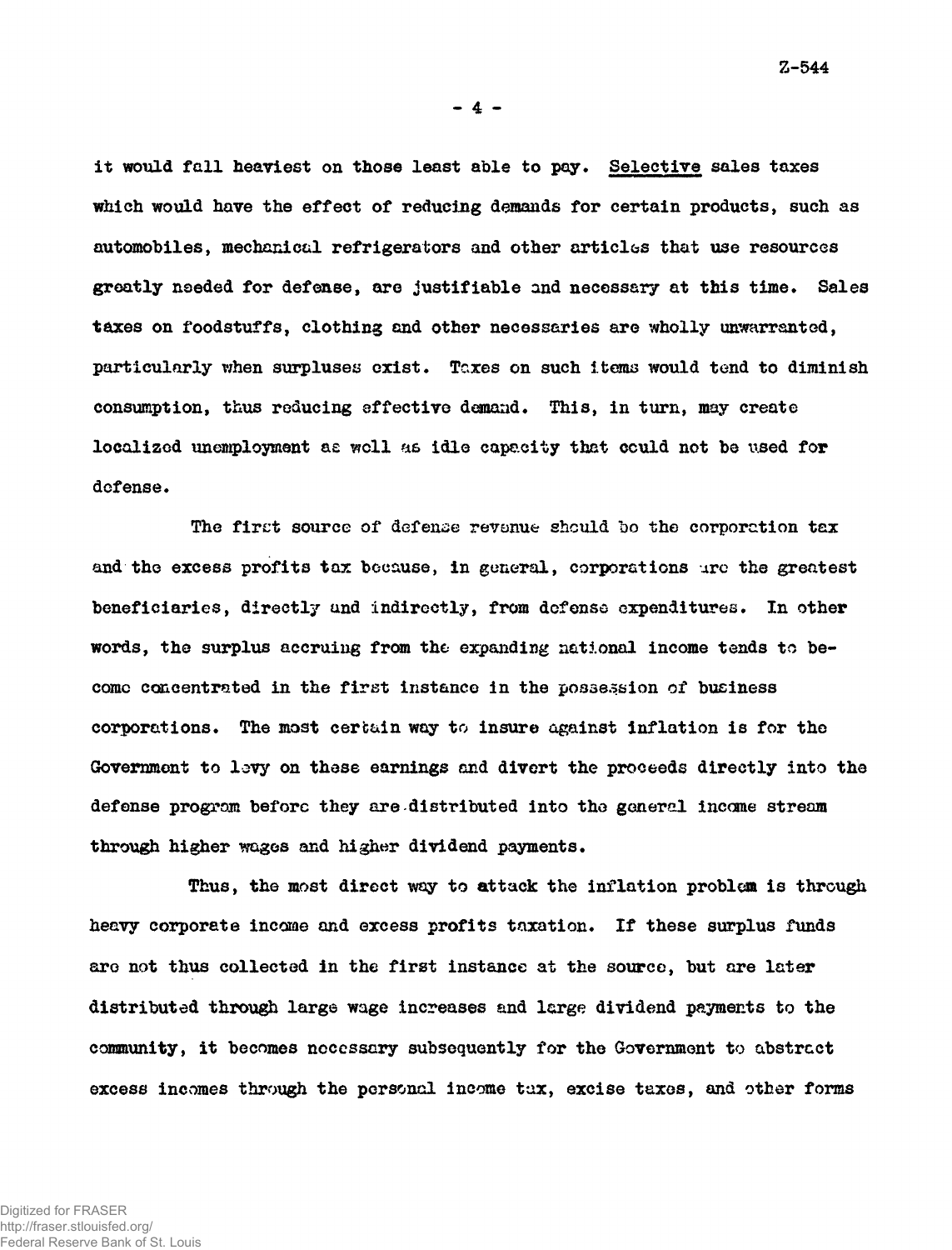**2.-544**

 $-5 -$ 

**of mass taxation. The problem is not avoided but only delayed and made more difficult by failure to tap the profits at the source.**

**High taxation of personal incomes and excise taxation will be necessary in any event, but the amount needed from these sources will be reduced by a prior collection at the points where the profits originate, namely, in tho business units. If excess profits are not tapped, they will lead to demands for higher wages. Apart from the question of equity and the problem of allaying industrial unrest, is the question of going directly to the source of the increased flow of income and diverting it into the defense program before it spreads out into the community end adds private mass purchasing power on top of the Government's demands springing from the defense program.**

**With greatly incroased surtax rates, especially in the middle income brackets, and in the absence of an undistributed profits tax, there will be a tendency on the part of some corporations to hold back disbursements of dividends. This is a further reason for heavy normal and excess profits taxes on corporations.**

In addition, the tax program, to be effective and equitable, should **close important loopholes in the gift and inheritance tax laws. Similarly, the setting up by corporations of annuity and pension plans which are charged to expense and provide large benefits to individuals in lieu of increasing salaries and paying bonuses, should not be permitted to become an cvenue of tax avoidance.**

**With reference to the individual income tax, the normal tax and surtaxes on individual incomes have been moderate, compared with other countries, except in the very highest income groups. They can and must be substantially**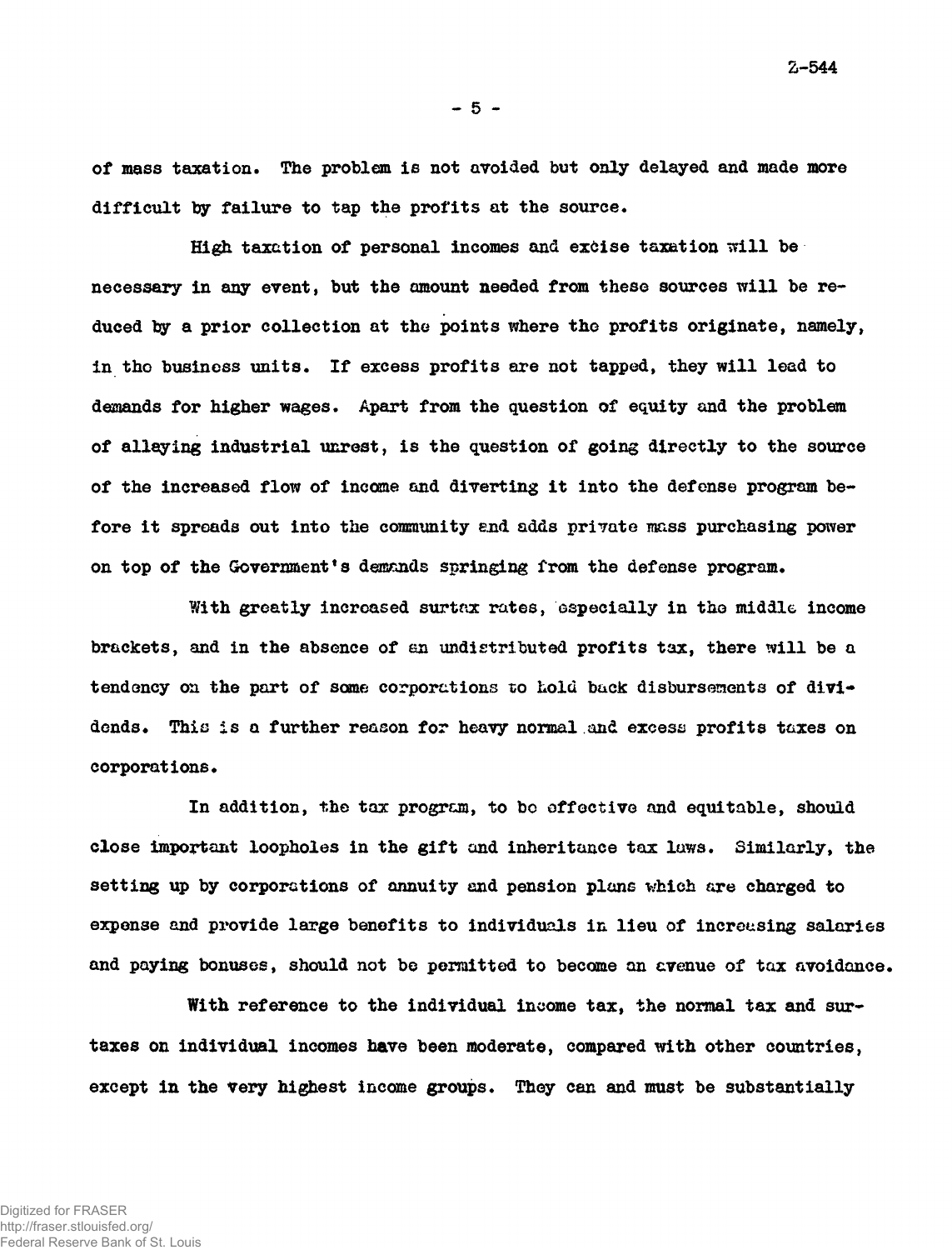**- 6 -**

**increased. With expanding employment and payrolls resulting from defense expenditures, it is equitable.and necessary that some of the benefits be recovered by the Treasury. Exemptions should be reduced, thereby spreading the base and increasing the number of income taxpayers. This is a more diroct and equitable way of raising revenue from the lower income groups than by imposition of certain indirect excise and sales taxes.**

**To the extent that wages are increased and prices aro controlled, corporation profits are loss than they would be otherwise, and Federal revenue from this source is accordingly diminished. Under these circumstances, it is only fair that this loss of revenue bo made up by taxing directly tho beneficiarios of the increased wages.**

**The tax system should bo so designed ns to prevent any group from profiting out of this groat national emergency at the expense of others. Neither industry nor labor should be permitted to trike advantage of the emergency. Men drawn into tho Arngr and Navy are called upon to make groat personal sacrificoa. Neither unity nor morale can be built upon inequality of treatment of our citizens.**

**It is a perhaps natural but none the less false notion that either capital or labor can make up now for lean years. If they were to reap great profits and higher wages, they would be inviting inflated prices and in the end the added profits and wages would buy fewer goods. I think it is of great importance that we grasp fully the fact that wo as a nation cannot profit out of world calamity. We cannot turn our industrial machine largely to making the things of war rather than the things of peace and have a higher standard of**

**living.**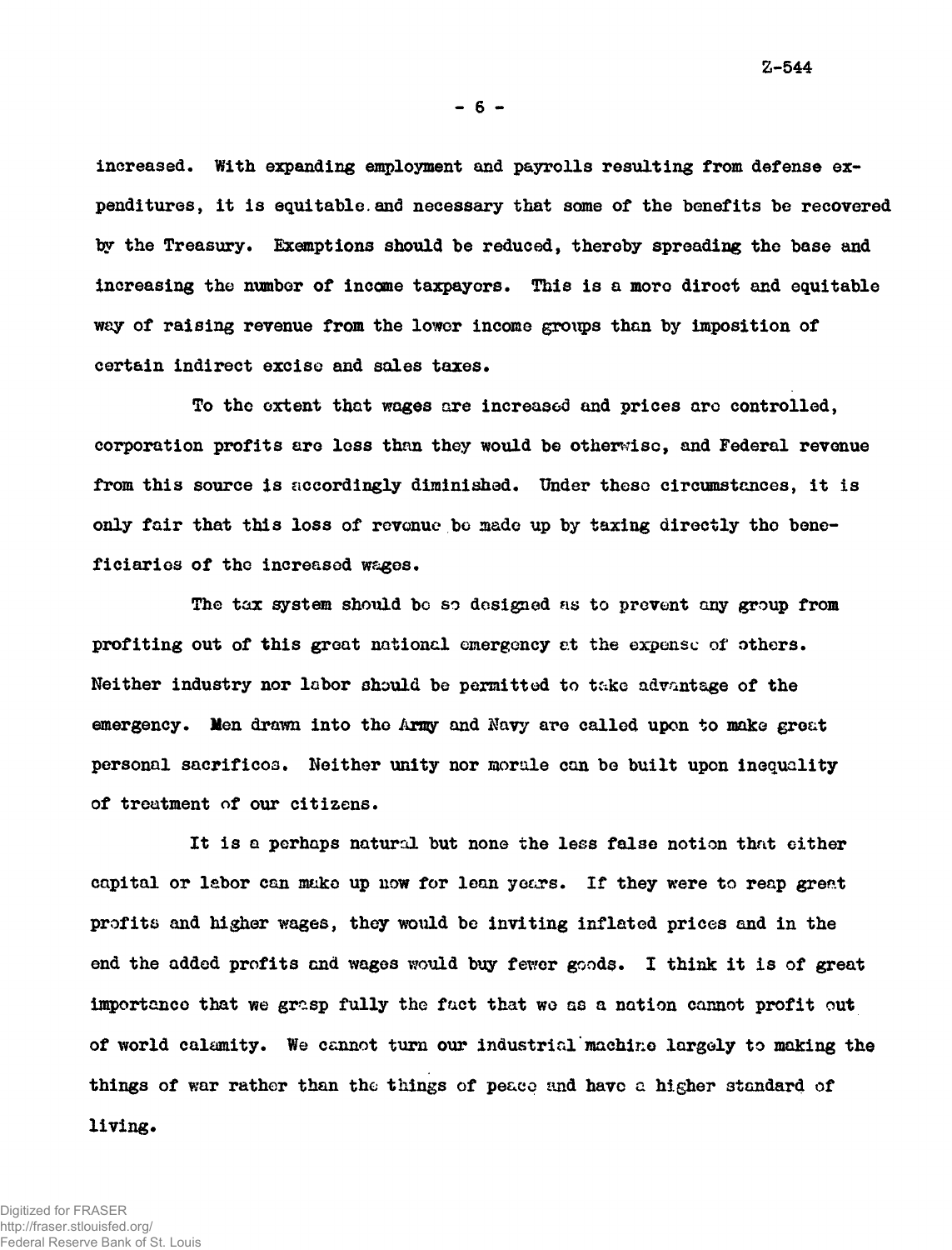**Z—544**

**- 7 -**

**We have to start from the first principle — and I believe that mo3t of us accept it — that the burdens to be borne and the sacrifices to be made should be equalized so far as possible. And that principle applies particularly to taxation. Therefore, those corporations and individuals who profit most should be the first to be taxed. They must bo the primary ones from whom the Government recaptures the proceeds of its expenditures.**

**I am wholeheartedly in accord with the objectives of taxation policy** recently announced by the Secretary of the Treasury when he appeared before **the Ways and Means Committee in advocacy of measures to raise an additional #3-1/2 billions.of revenue. As ho stated then, the purpose is to design our tax program, first, so that we may pay as we go for a reasonable proportion of our expenditures; secondly, so that all sections of the people shall bear their fair share of the burden; third, so that our resources may be mobilized for defonse while reducing the amount of money that the public can spend for comparatively less important things; and finally, so that a general rise in prices may be avoided by keeping the- total volume of monetary purchasing power from outrunning production.**

**The Secretary of the Treasury has proposed that we raise at least two-thirds of the sums necessary for defonse out of taxation, and with that purpose 1 am likewise heartily in accord. The rest should, so far as possible, be raised by the aale of Government securities to the public, thus utilizing existing funds, instead of by the sale of securities to the commercial banks** since the latter method creates additional bank deposits. As I have indi**cated, we need to use existing funds, which are abundant. Expansion of bank**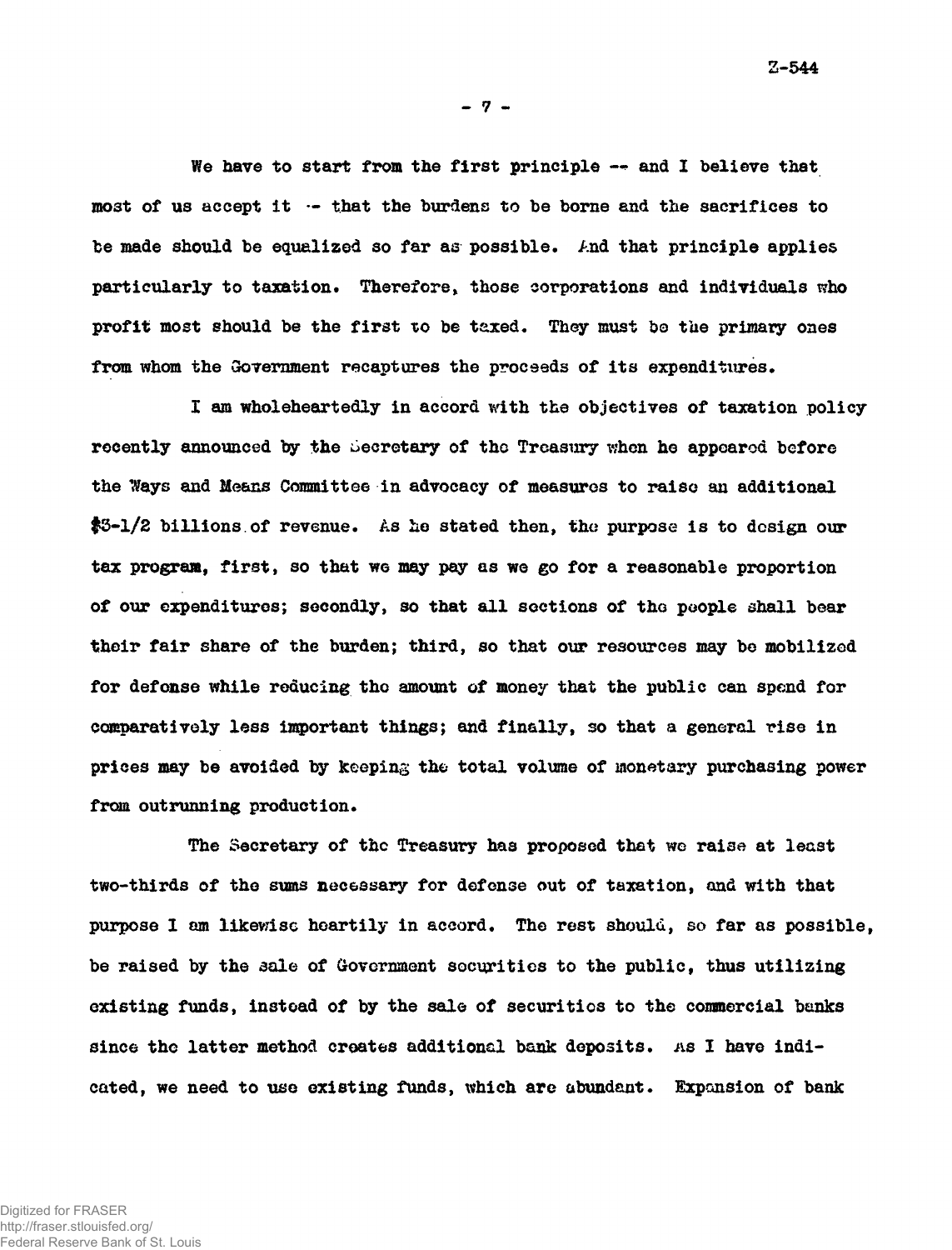**- 8 -**

credit which creates new funds would only tend towards inflation.

**The Treasury's three new types of savings bonds, together with savings stamps, are being offered to the public beginning today. They arc excellently designed to give ell of our people an opportunity to participate in the financing of the defonse program. They are designed to attract tho smallest savings of the people as well as those up to \$50,000 a year. Apart from that patriotic purpose, however, they aro important in helping to protect the country against inflation and they aro a store of buying power for the** future when supply can again be matched to demand.

**Another very largo store of savings which should also be tapped consists of idle balances in banks held by corporations, by wealthy individuals and by trustees as well as by various public and private bodies. These funds are frequently not of the type that can or will go into long-torn Government securities, nor can they be attracted into short-term Government securities now available because practically no return can be obtained upon them. I believe many of than would be invested in registered short-term issues (not available to banks) of two years\* maturity, if such issues were made available at interest payable semi-annually, of from cne-half to mo per cent, depending upon tho length of time thoy are held, and wore redeemable on any interest payment date on 30 days notice. So far as long-term retos arc concerned, I think thoy are** fair and that the Government would not be justified in paying more than two and **one-half por cent for long-tora money on fully taxable securities.**

**To the extent that wo pay for defense out of taxes and through borrowing from savers rather than from tho commorcial banks, thus using existing funds and not creating new funds, we help protect- the country against the hazards of monetary and crcdit inflation. To the extent that people pay**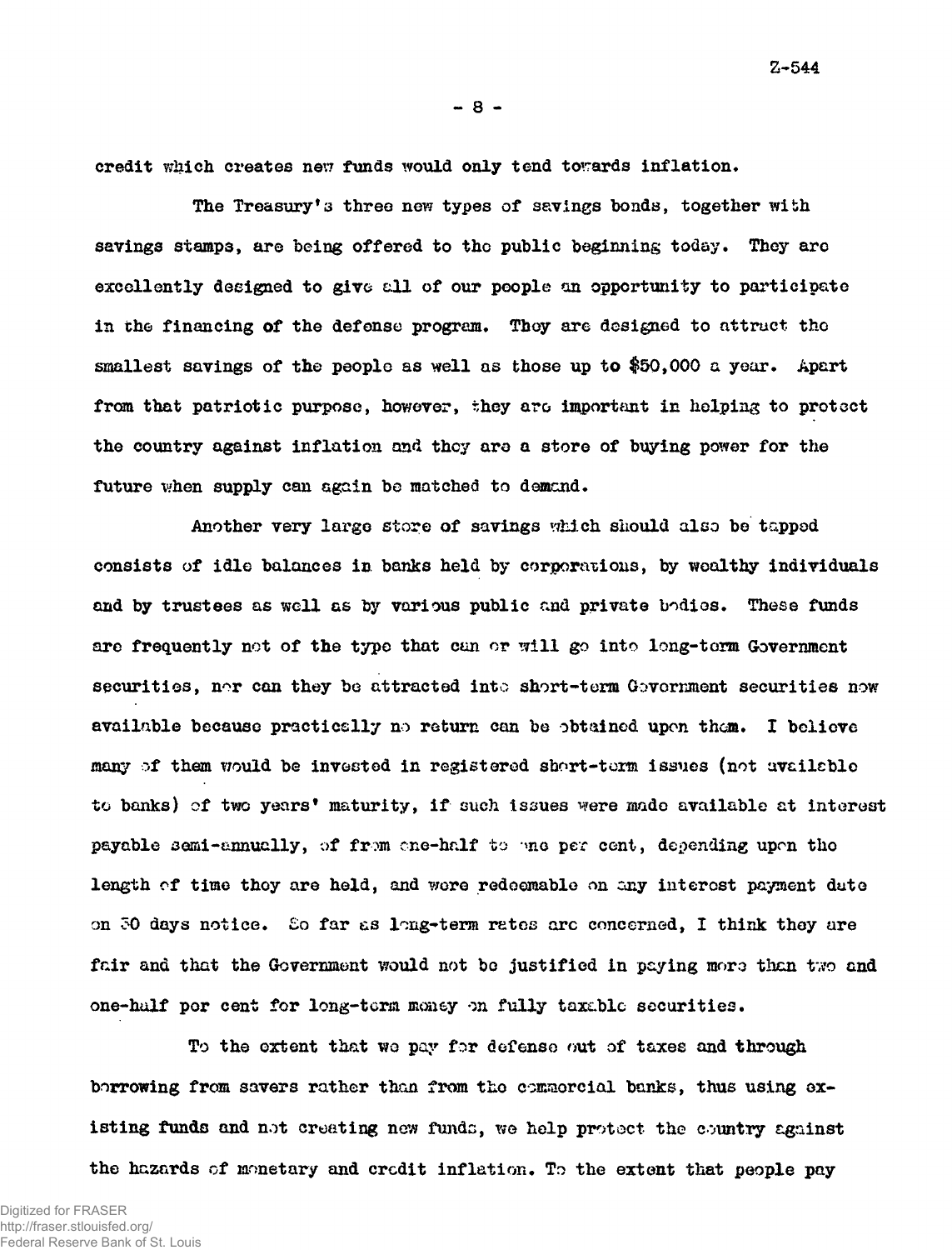**- 9 -**

**taxes or invest in Government bonds, such as the new savings bonds, these funds will not be available for the public to bid up prices in the market place and they will aid in financing defense, thus avoiding inflationary effects.**

**This is the time for the public to build up a backlog of future requirements, especially of consumers' durable goods, such as automobiles, housing, etc., that now are using some of tho materials needed in defense. Instead of spending existing funds and mortgaging future income for these goods, it would bo far better to defer these expenditures until tho time when the Government's defense outlays can bo reduced. At such a time the backlog of buying power coming into the market will bo an offset to the reduced Government expenditures and help to sustain employment and national income.**

**Wo should consider the advisability of providing a method of controlling the volume of forward buying on installment credit. Further expansion of installment credit at this time would be an inflationary factor. Installment credit has tended to expand as employment end payrolls expanded and to contract when both wero declining. It has thus tended to be an unstabilizing influence on the econowy vrhen it might have been made a stabilizing influence.**

**I have said that monetary and credit factors are .at this time less important than other factors in the situation. Nevertheless, with the existing large volume of deposits and the vast roservoir of excess reserves which could serve as u basis for doubling the existing volume of deposits, it will probably becone necessary at some future time to absorb into required reserves a portion of tho idle funds hold by the banks. This would diminish the**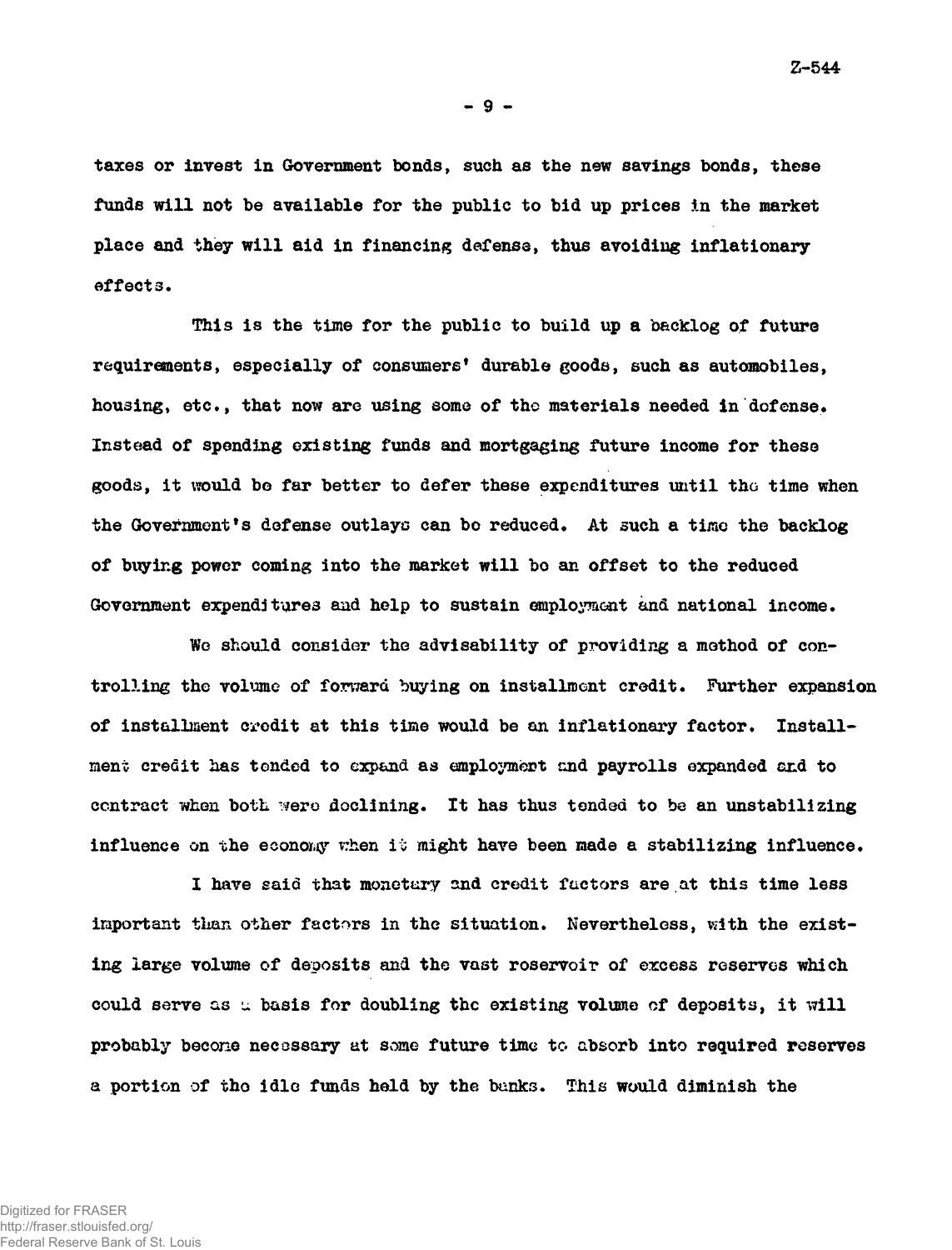**Z\*fc544**

**- 10 -**

**pressure on the basks to find outlets for their funds in Government securities and would facilitate the placing of a larger part of the new issues with nonbanking investors. It would also make the banks more careful about avoiding unsound or speculative extensions of credit and would restrain further growth in the already abundant volume of bank deposits. Consequently it would diminish inflationary dangers.**

**There is one additional matter of importance in connection with defense financing that should be given consideration. It is the subject of public expenditures for purposes other than defense. I do not believe that agricultural benefits should be curtailod, particularly in those fields where agriculture does not profit as other groups do from defense expenditures or is adversely affected as the result of the present international situation; nor do I believe that wc should abandon social efforts on the part of the Government in those cases where the problem is not adequately met by the improved employment situation resulting directly or indirectly from defense expenditures.**

**We are hardly justified in spending billions to aid other countries and billions more in our own defense effort if at the seme time we shut our** eyes to urgent social needs at home that must depend upon government assistance. **However, reductions should be made wherever this cen be brought about through increased efficiency as well as in those fields of Government activity which utilize men or materials needed in private enterprise or in dofonse.**

**I** have attempted to outline briefly the general public policies **which I feel should be pursued facilitcto the financing ^f defense**